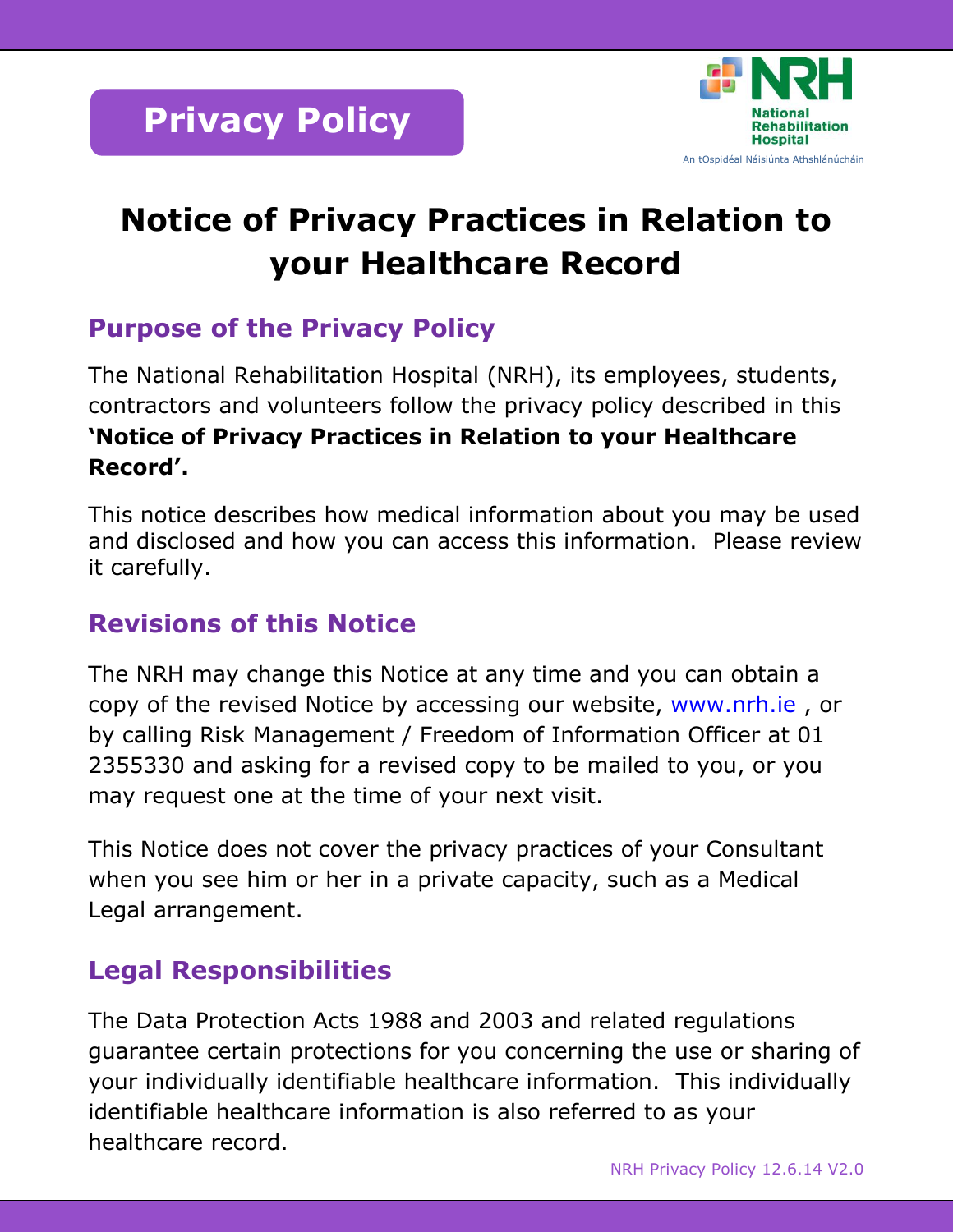### **Understanding Your Healthcare Record**

Each time you visit the NRH, a record of your visit is made. Verbal communication with any member of your healthcare team may also be recorded. Typically, this record includes, but is not limited to, your demographic information (name, address, date of birth, gender, and other such information); symptoms, examination or test results and diagnoses; goal setting, treatment and the plan for your future care or treatment. Your healthcare record serves as a:

- Basis for planning your care and treatment.
- Means of communication among the healthcare professionals who contribute to your care.
- Legal document describing the care you received.
- Source of data in educating healthcare professionals.
- Source of data for medical research.
- Source of data to assist the NRH to continuously improve its standards of care.

Understanding what is in your healthcare record and how your healthcare information is used helps you to:

- Ensure its accuracy.
- Better understand who, what, when, where, and why others may access your healthcare information.
- Make more informed decisions when authorising disclosure to others.

## **Uses and Disclosures of your Healthcare Information**

Data Protection Acts permit the certain uses of protected healthcare information to carry out treatment, for other purposes associated with healthcare activities and where applicable to obtain payments. Your approval is **not required** for these permitted uses of your healthcare information.

…………/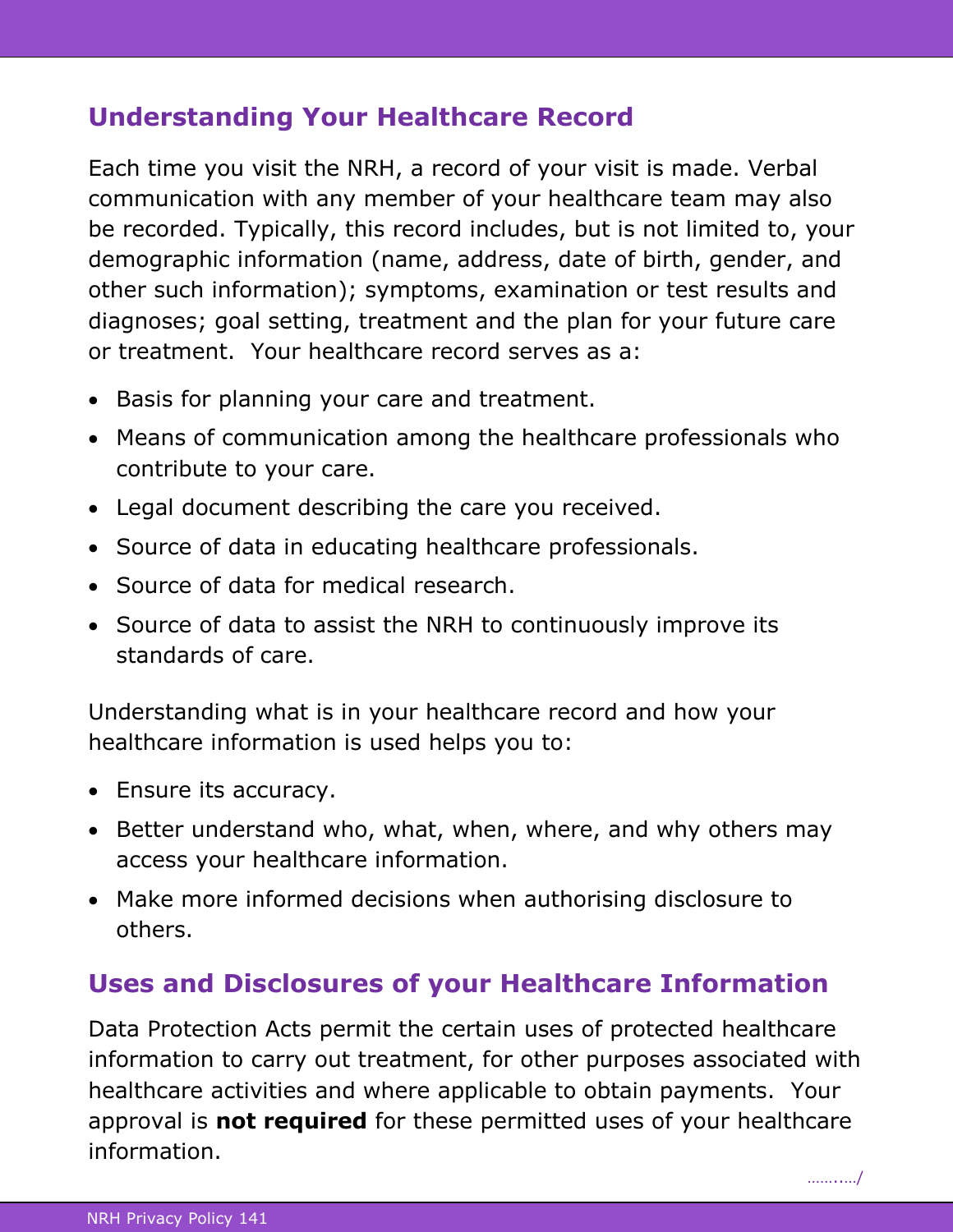#### Uses and Disclosures of your Healthcare Information……….(continued)

The following examples illustrate how your healthcare information may be used or shared with others without obtaining your approval:

### **For Treatment**

We may document and share your healthcare information with:

- o Anyone involved in your treatment, including doctors, nurses, social workers, therapists, pharmacists, radiologists, discharge planners, dietitians, laboratory staff and others who need access to healthcare information to assist in your diagnosis and treatment.
- o Anyone necessary to provide, coordinate or manage your healthcare treatment, including the coordination or management of your care with a provider outside the hospital such as Public Health Nurses, Community Care Services and Therapists.
- o The doctor who referred you to the NRH and doctors that will provide follow-up care to assist you with your continued care after you are discharged from the NRH.
- o The outpatient clinic or services to which you have been referred after discharge from the NRH.

### **For Other Healthcare Activities**

We may use and disclose your healthcare information to support the hospital rehabilitation process activities. These activities include:

- o Conducting assessments and audits to continuously improve the standard of the healthcare service we provide.
- o Developing clinical guidelines.
- o Evaluating clinical outcomes.
- o Reviewing the competence or qualifications of healthcare professionals.
- o Evaluating healthcare professional's performance.
- o Conducting training programmes in which doctors, healthcare students, or practitioners in other areas of healthcare learn under supervision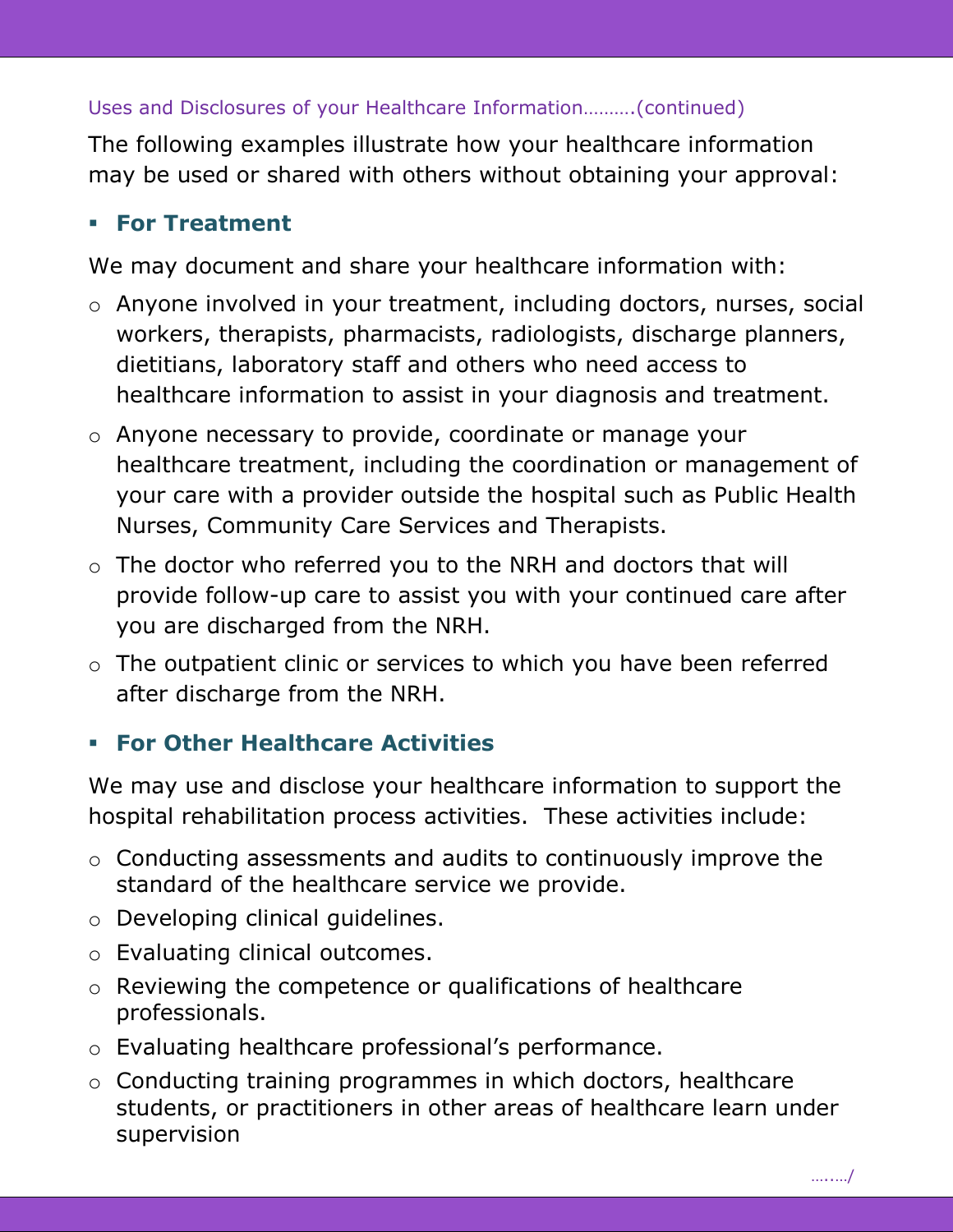Uses and Disclosures of your Healthcare Information……….(continued)

#### **For Payment**

We may use and disclose your relevant healthcare information to:

- o **Health Service Executive:** We may share your healthcare information with the Health Service Executive in order to obtain payment for the provision of equipment or prostheses.
- o **Insurance Company:** We may share your healthcare information with your Health Insurance Company to obtain approval for payment for equipment or prostheses/orthoses, where appropriate.
- o **Your Solicitor:** We may share your healthcare information with your solicitor to claim reimbursement of treatment costs up to and including the settlement of the claim in relation to legal personal injury claims following road traffic accidents.

### **Other Uses and Disclosures of your Health Information that may be made without your Permission**

Certain laws and regulations require us to use or share your healthcare information in certain circumstances. These disclosures are usually made to ensure the health and safety of the public at large. These situations include:

- **Public Health Activities**: We may share your healthcare information with Public Health Officers that are authorised by law to collect healthcare information for the purposes of preventing and controlling disease, injury or disability.
- **Coroner:** In the event of a death we may share the healthcare records of the deceased with a coroner to determine the cause of death.
- **Gardaí**: We may share your healthcare information in a response to a request received from the Gardaí for law enforcement purposes or in response to a valid court order, subpoena, warrant, summons or similar order.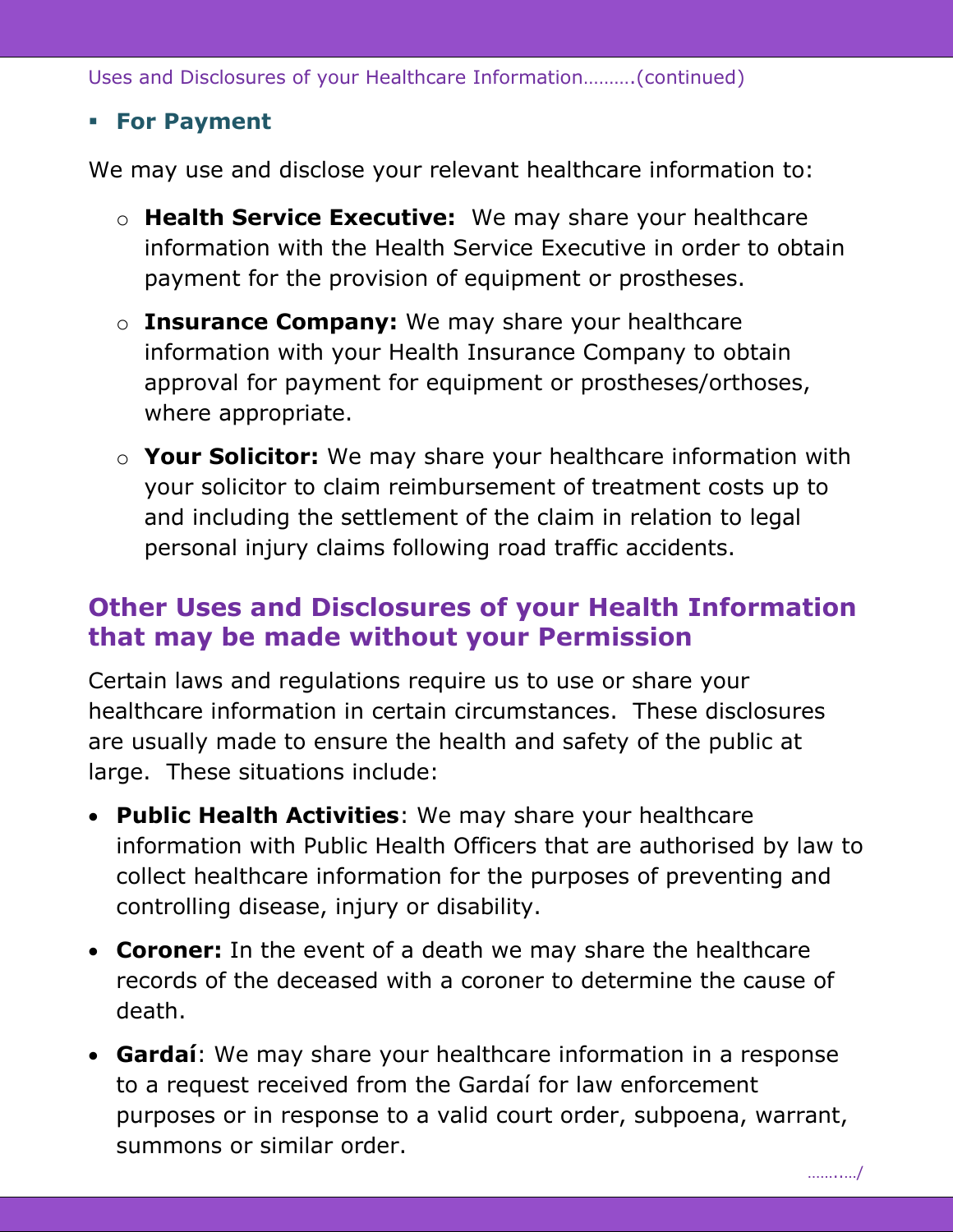Other Uses and Disclosures of your Health Information..........(continued)

- **Health Service Executive**: We may share your healthcare information with the Health Service Executive:
	- o To report suspicions or concerns or allegations of child abuse.
	- o Where there are reasonable grounds for concerns or suspicions or allegations of abuse.
	- o Where there are reasonable grounds to believe that disclosure is required to prevent threat to life or health.
	- $\circ$  In the event of serious incidents or accidents to ensure investigation
- **Regulatory Bodies:** We may share your healthcare information with regulatory bodies such as the State Claims Agency, Irish Medicines Board and National Blood Centre to report adverse events, product defects or problems.
- **Health Inspectorate**: We may share your healthcare information with the Authority authorised to conduct health oversight activities such as audits, inspections, investigations or surveys. These activities are necessary to monitor compliance to national standards.

### **Uses and Disclosures of your Information to which you have an Opportunity to Object**

Unless you notify the NRH in writing that you object, the NRH may use or share healthcare information about you in the following circumstances:

- Include your name and location in the hospital (ward name) in the hospital directory. This information will be provided to Nursing Management, the Switchboard, and the hospital Chaplain.
- Share with a family member, or any other person you identify as your emergency contact person:
	- o Your healthcare information that relates to that person's involvement in your care or payment related to your care.

……..…/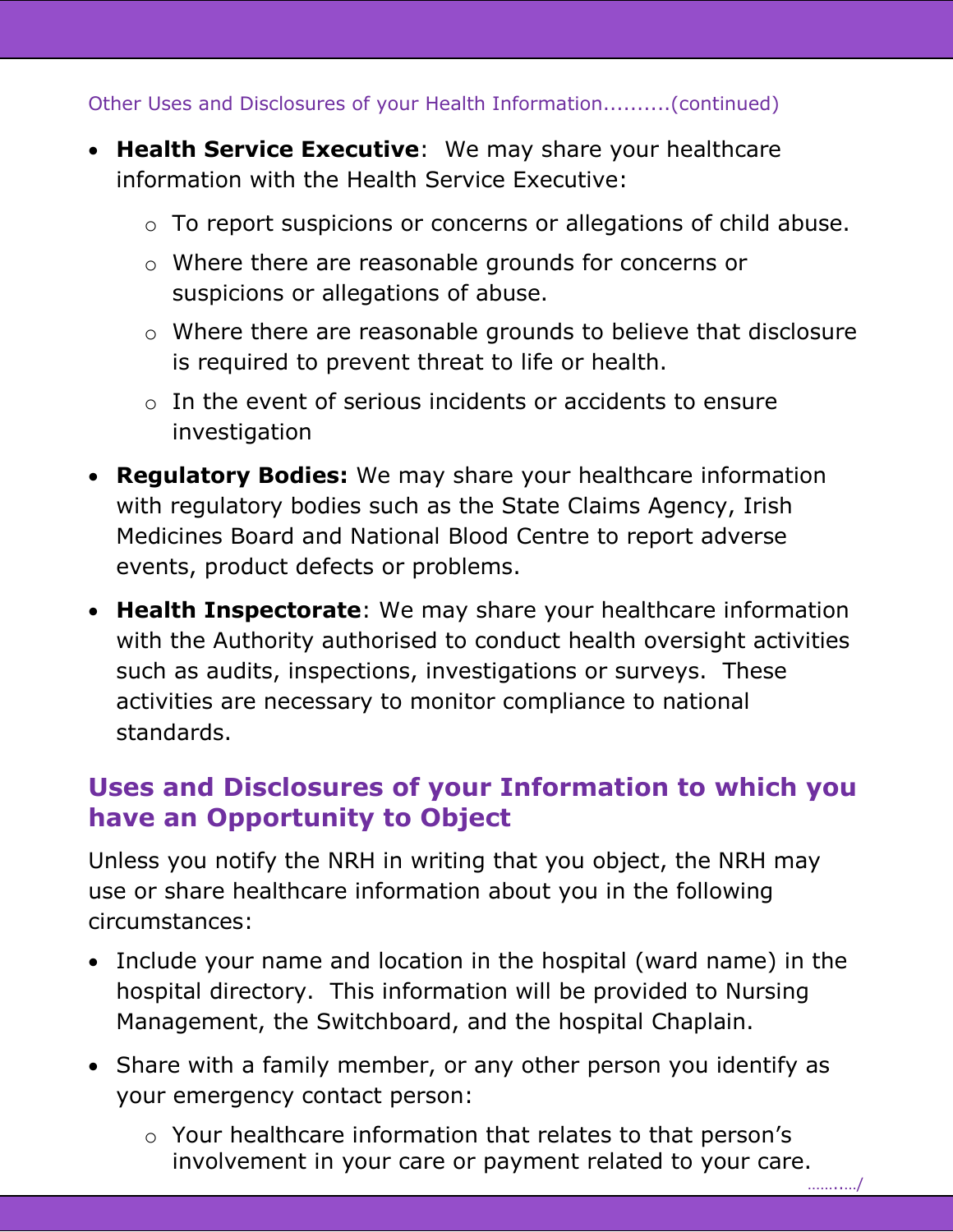Uses and Disclosures of your Information...Opportunity to Object……….(continued)

- To notify or assist in notifying a family member, or another person responsible for your care, about your location or health status.
- When you are unable to agree or object to the use or disclosure because of your incapacity, if such disclosure is consistent with a prior expressed preference and if we determine such disclosure is in your best interest.

You may object to the uses or disclosures of your healthcare information as described by contacting the Risk Management / Freedom of Information Officer.

## **Uses and Disclosures of your Healthcare Information that require your Written Authorisation**

We will not use or share your healthcare information for any purpose other than those noted above without your specific written authorisation to do so.

# **Your Individual Rights**

**Right of Access:** You have the right to access, inspect and obtain a copy of your healthcare record under the Freedom of Information Acts 1997 & 2003 and the Data Protection Acts 1988 & 2003, for as long as we hold your healthcare record. However, the hospital will endeavour to release your healthcare record to you or to your nominated representative, where possible, without recourse to the Freedom of Information Acts or the Data Protection Acts.

- Requests for your healthcare information must be made in writing to the NRH Risk Management / Freedom of Information Officer.
- We will act upon your request no later than 28 days after receipt of the request. We may need to extend the time and in such circumstances we will provide you with written information on the reason for the delay and the date by which we will complete your request.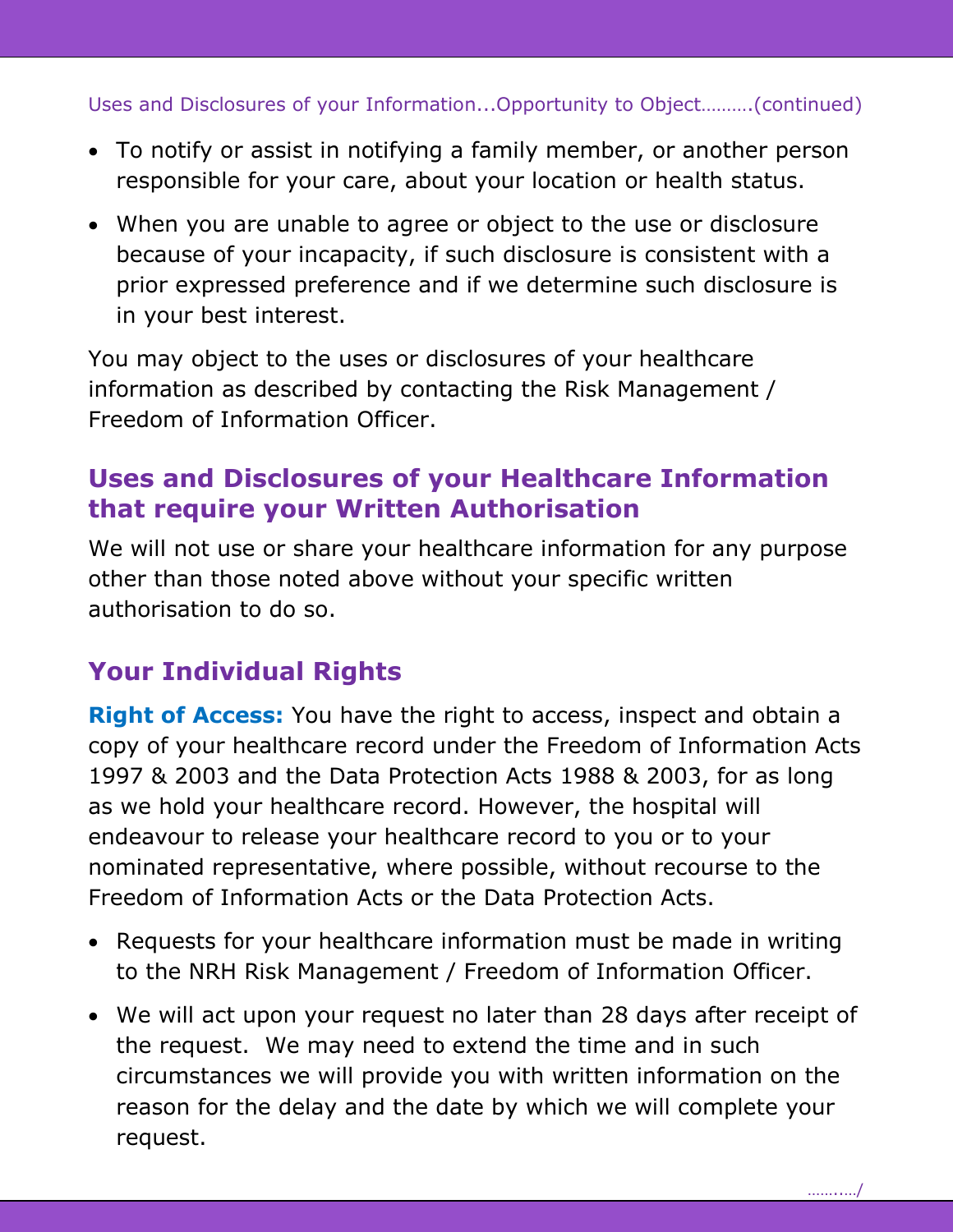#### Your Individual Rights……….(continued)

• In certain circumstances your request to inspect or to access a copy of your healthcare record may be denied. If so, you will be informed of the decision and of your right of appeal. An appeal must be made in writing to the Freedom of Information Officer.

**Right to Request Restrictions:** You have the right to request a restriction on certain uses or disclosures of your healthcare information for the purposes of treatment, healthcare activity or payment. This means that you may request limits on the healthcare information disclosed about you to family members, or other individuals identified by you, who may be involved in your care or for notification purposes as described in this Notice.

- Your request must be in writing to the NRH Risk Management / Freedom of Information Officer and include the specific restriction requested and to whom the restrictions apply.
- The NRH will consider your request and notify you in writing within 28 days of the outcome of your request.

**Confidential Communication:** You have a right to request to receive confidential communication of your healthcare information from the NRH by alternative means or at alternative locations; you may ask the NRH only to contact you by post at a specific address.

• Request must be in writing to the NRH Freedom of Information Officer; the NRH will accommodate all reasonable requests.

**Right to Amend**: If you believe that the healthcare information the NRH has about you is incorrect or incomplete you may request that the information be amended.

- Your request must be in writing and must explain the reason for the requested amendment.
- The NRH will act on your request for an amendment no later than 28 days after receipt of such a request.
- This request, on occasions, may be denied. In this event, you have the right to appeal to the NRH Freedom of Information Officer.